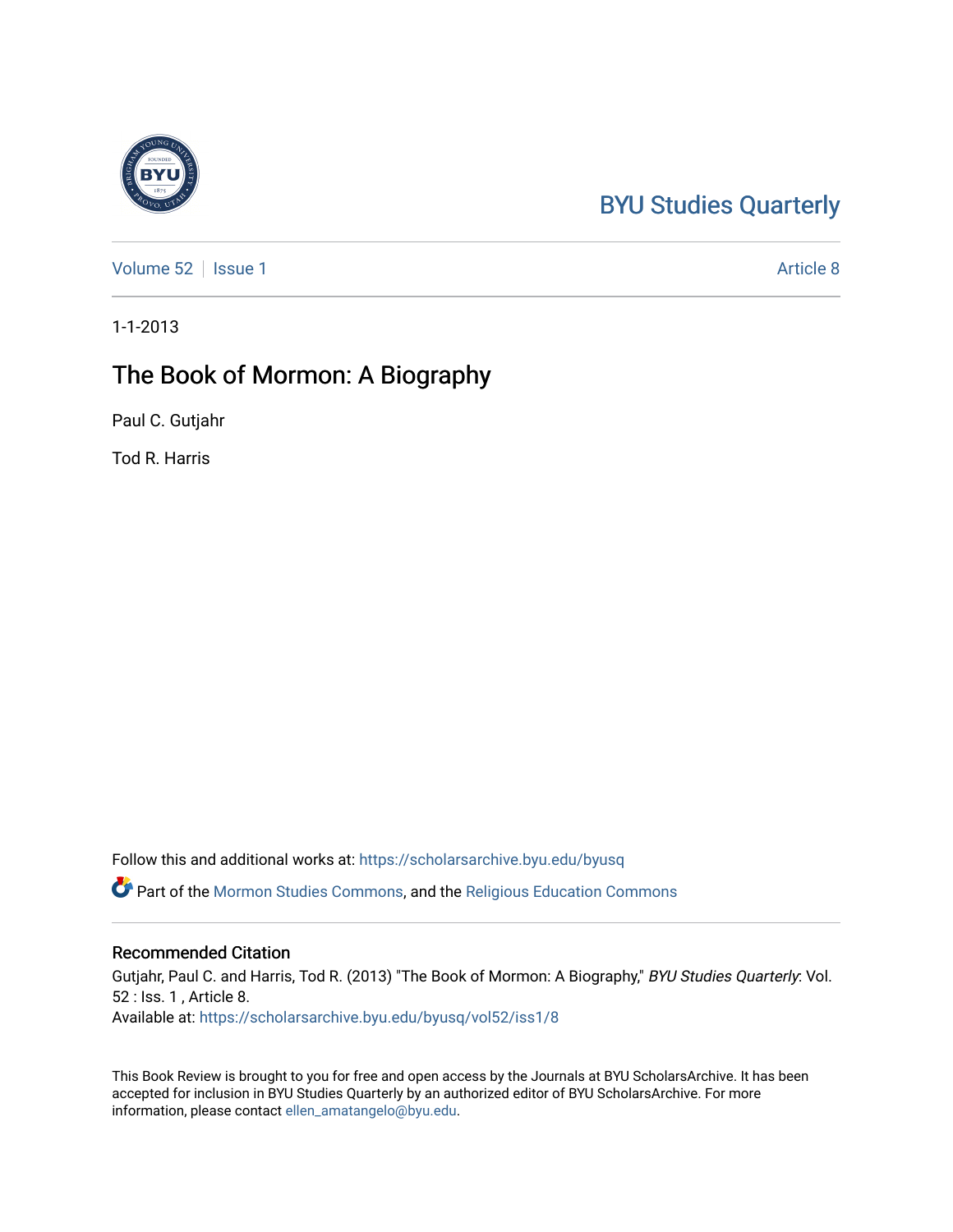## Gutjahr and Harris: The Book of Mormon: A Biography

Paul C. Gutjahr. *The Book of Mormon: A Biography.* Princeton: Princeton University Press, 2012.

*Reviewed by Tod R Harris*

There is something of a paradox prevalent in academic religious studies:  $\perp$  in order to consider a community and its traditions objectively, one should not be a member of that community; yet the only way to understand fully and appreciate and therefore faithfully report about the community is to be a member. Many times this contradiction leads to the unfortunate situation where "outsiders" do not report their findings objectively or accurately and thus disappoint those hoping for fair and informative treatment, and where the work of members attempting serious scholarly analysis of their own community is viewed with suspicion and distrust because of their perceived lack of objectivity. The state of affairs has improved in recent years with well-received work coming out of many of the communities themselves, particularly the Islamic community.<sup>1</sup> Mormon studies, unfortunately, often finds itself in a position where nonmember academics produce work that is incomplete, biased, or, in some cases, flat-out wrong, and where LDS scholars are not even invited to contribute.<sup>2</sup>

<sup>1.</sup> A notable case in point is the conference on the Qur'an convened by the School of Oriental and African Studies (SOAS) at the University of London every other year. I attended this conference in November 2011 and was deeply impressed by the high quality, thorough treatment, and objective nature of all the papers, whether given by Muslim or non-Muslim scholars. For a list of session topics and papers, see http://www.soas.ac.uk/islamicstudies/ conferences/quran2011/.

<sup>2.</sup> In stark contrast to my experiences at SOAS was a session of the annual American Academy of Religion meeting I attended in November 2005, called "What the Study of Mormonism Brings to Religious Studies: A Special AAR Session Organized on the Occasion of the Bicentennial of Joseph Smith's Birth." Though all presenters were noted biblical or religious studies scholars, I was very concerned about the lack of knowledge and serious study of the subject on the part of these luminaries in their field, most of whom at some point in their papers stated that they did not know much about Mormonism and then proceeded to say things that were unfounded, biased, or simply wrong. If these scholars had done the same thing in a session about

*BYU Studies Quarterly 52, no. 1 (2013)* 159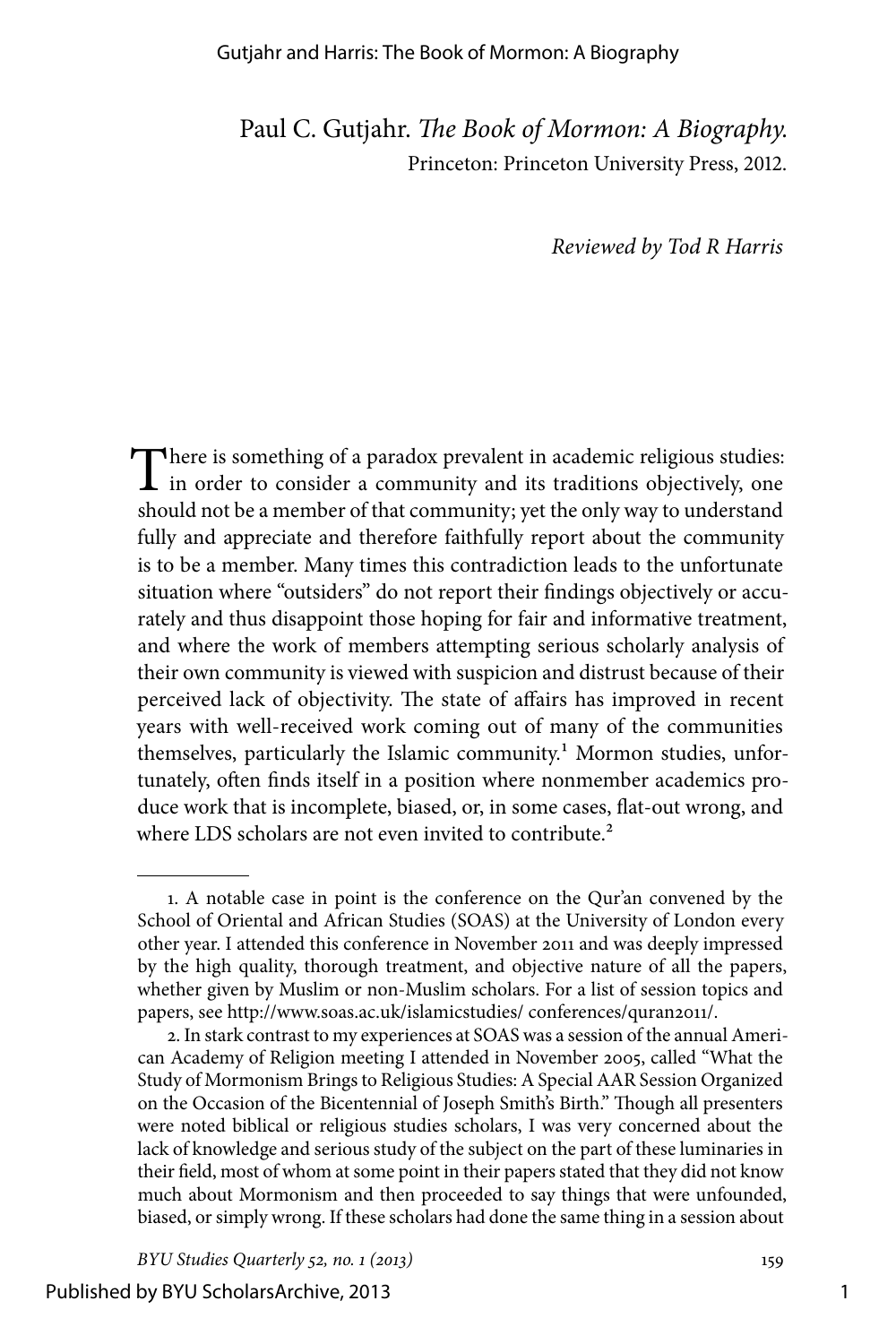There are heartening signs of change for the better even here, though, one of them being the recent publication of *The Book of Mormon: A Biography* by Paul C. Gutjahr. This book, though short, is an engaging and generally positive overview of the origin and impact of the Book of Mormon by a serious non-LDS scholar. The book is part of Princeton University Press's Lives of Great Religious Books series, a series designed to "recount the complex and fascinating histories of important religious texts from around the world."3 Other volumes in the series include treatments of Exodus, Job, the Qur'an, the Baghavad Gita, and even Thomas Aquinas's *Summa Theologiae.* Though Latter-day Saints have long known that the Book of Mormon is an "important religious text," it is encouraging to see it considered as such by a prestigious American university. And if an LDS scholar could not have written *The Book of Mormon: A Biography,* then Paul Gutjahr is a particularly well-qualified non-Mormon writer.

Gutjahr is a professor of English, American studies, and religious studies at Indiana University Bloomington, where he researches and teaches courses in American literature and culture from 1640 to 1860, the history of the book in America, and American religious and intellectual thought. These interests have led Gutjahr to write extensively on the production of the English Bible in America, and much of this research is summarized in his earlier publication *An American Bible: A History of the Good Book in the United States, 1777–1880*. A book about the influence of the Book of Mormon on American religious thought and culture is an appropriate followup volume, and Gutjahr does an admirable job of presenting information that objectively informs non-LDS readers about "the book that gave the Church of Jesus Christ of Latter-day Saints its popular name" and in a way that is appreciative of the Church and its respect for the book as "the most important religious text ever to emerge from the United States" (10).

Buddhism or Islam or even medieval Christianity, it would have seriously damaged their professional credibility. Noted LDS scholars (including John W. Welch and John Gee) were also in attendance that day and shared my concern. For a list of papers and their presenters, see the listing for session A20-53 at http://www .aarweb.org/Meetings/Annual\_Meeting/Past\_and\_Future\_Meetings/2005/program book.asp. There is other, more current evidence (besides Gutjahr's book) that the situation is improving, as for example the recent "Mormon in America" program on NBC's *Rock Center.* The Church's "Mormon Newsroom" blog called the program "evenhanded," though some aspects were also considered "insensitive" (see the KSL website, August 30, 2012, http://www.ksl.com/index.php?nid=1016&sid=21931840).

<sup>3.</sup> Princeton University Press website, July 18, 2012, http://press.princeton.edu/ catalogs/series/lgrb.html.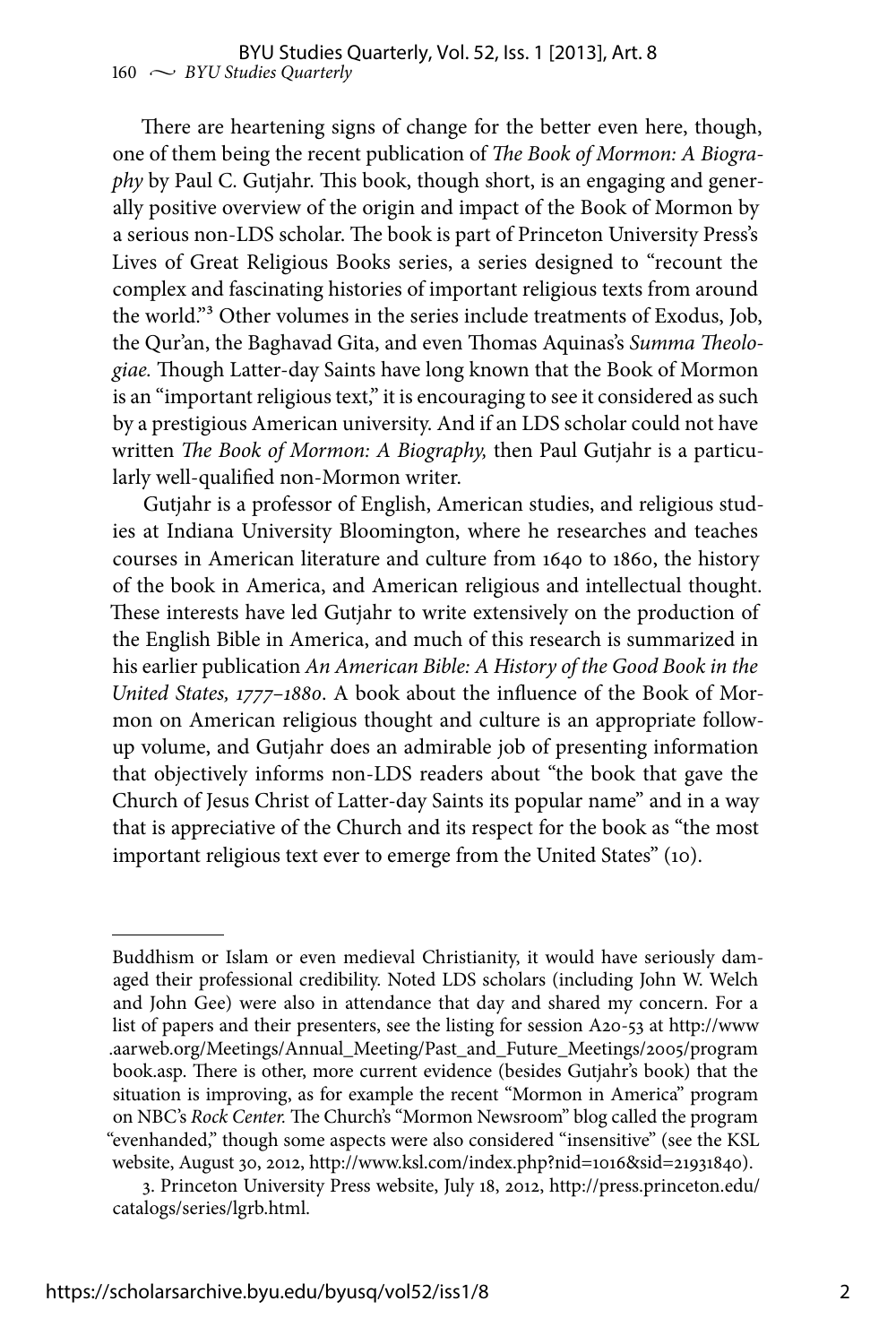Gutjahr demonstrates early in his book the kind of intuitive understanding of his subject—usually reserved for long-standing community members—with the clever structuring of his book. He arranges it around one of the central metaphors from the Book of Mormon itself: "Now we will compare the word unto a seed" (from Alma 32:28, which he quotes on page 1)—with each part reflecting the stages of a seed's development. Part 1, "Germination," discusses the emergence of the Book of Mormon. Chapter 1, "Joseph's Golden Bible," offers a concise but informative overview of the historical origins of the Book of Mormon that for the most part parallels the Church's official account. Chapter 2 is a summary of distinctly non-LDS theories that try to explain the Book of Mormon. The title of this chapter, "Holy Writ or Humbug?" sets up the dichotomy Gutjahr explores. Despite the provocative ideas he presents, the tone of this part is generally positive and respectful to the Church's perspective. As an example, Gutjahr states in his summary what he sees as one of Joseph Smith's chief objectives: "Telling anyone who would listen, Joseph proclaimed that God had not only spoken to the ancient Jews of the Middle East; he had spoken to the ancient inhabitants of the Americas. More importantly, Joseph wished those around him to realize that God was still speaking, and in his inscrutable wisdom had chosen Joseph as the Prophet ordained to inaugurate a new biblical age" (37).

This last idea serves as an appropriate springboard to Part 2, "Budding," and its first chapter, "Multiplying Prophets." Gutjahr informs his readers that "absolutely central to any understanding of the religious power and influence of [the Book of Mormon] is the prophetic figure who ushered it into the world" (61). He then presents a fast-paced review of Joseph's role in developing the Church that sprang up around the book he translated, first in Kirtland and then in Nauvoo, as well as a consideration of those who succeeded Joseph, particularly all the splinter groups that arose after Joseph was killed at Carthage jail. This chapter is notable for its account of "how each of these sects developed its own special relationship to the *Book of Mormon*" (69), which is a history many current LDS members may not be familiar with. The overview of the engagement of the Reorganized Church of Jesus Christ of Latter Day Saints (known as the Community of Christ since 2001) with the Book of Mormon is especially interesting.

The next chapter returns specifically to The Church of Jesus Christ of Latter-day Saints and provides an account of the development of the Church's attitude toward and use of the Book of Mormon as it grew and expanded from a somewhat isolated community in the 1860s to an institution with worldwide influence and presence by the end of the twentieth century. And here again, Gutjahr provides a superb summary of a period and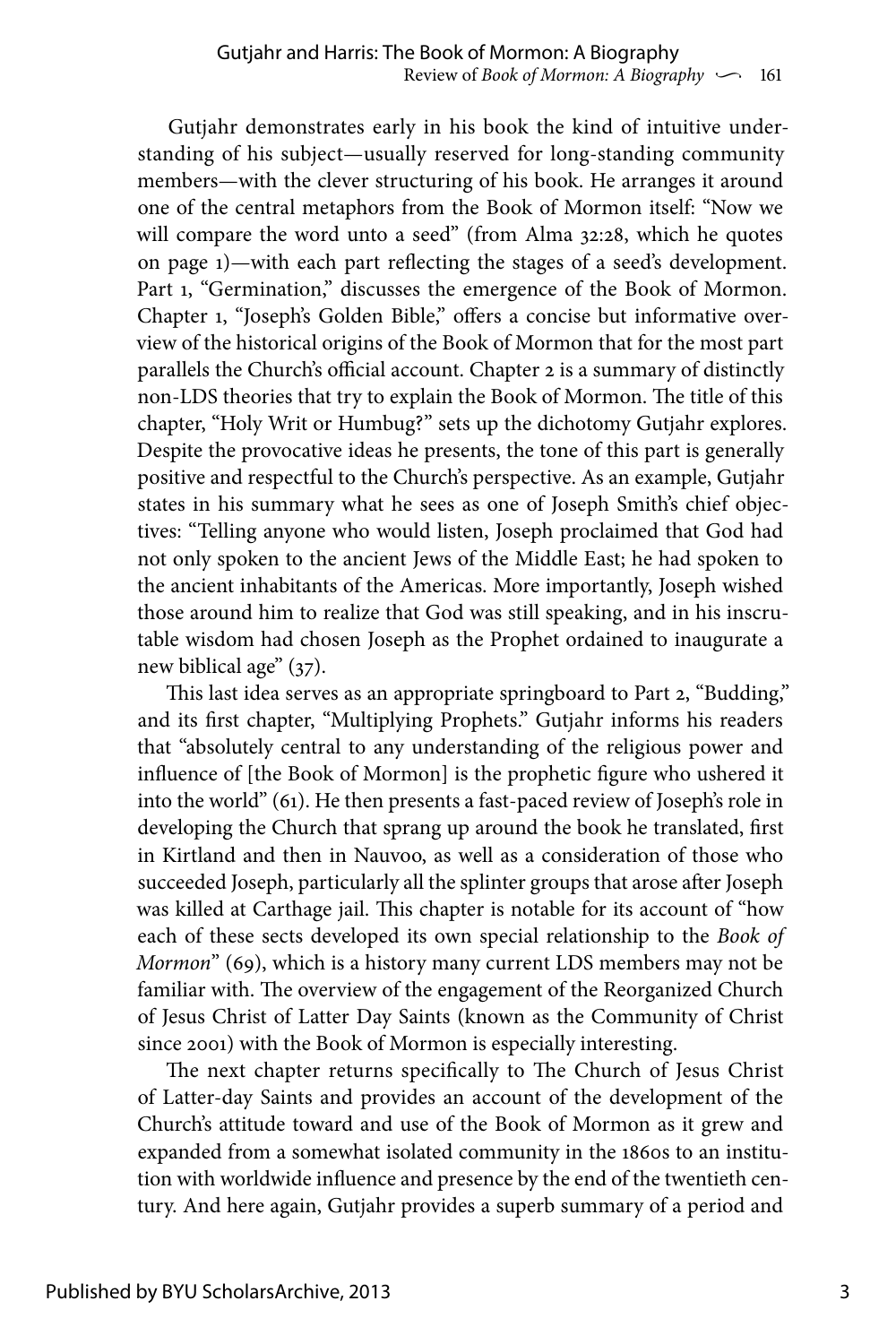perspective that may not be well known by most members of the Church as he charts the slow shift among LDS scholars and leaders from what can almost be seen as an avoidance of any kind of dependence on the book to the overwhelming emphasis of its importance to the mission of the Church today. He makes particular note of the work of Hugh Nibley on the scholarly side and of President Ezra Taft Benson on the ecclesiastical. As he prepares to enter the final phase of his overview of what he calls the "life" of the Book of Mormon (10), Gutjahr writes that President Benson is "perhaps most accurately described as a kind of culminating catalyst whose presidency served as a tipping point within the Church that propelled the Book of Mormon to the forefront of LDS consciousness" (109). He concludes that "since the 1980s the LDS Church has engaged its founding text with unprecedented energy and resources" (109).

The third and final part, "Flowering," comprehensively presents the various ways the Church (and others) have in fact "engaged" the Book of Mormon and the ways in which the book, in turn, has exerted a wide-ranging influence. With his chapters "Missionary Work and the Book," "Scholars and the Book," "Illustrating the Book," and "The Book on Stage and Screen," Gutjahr again demonstrates the depth of his own research and engagement throughout this part with often fascinating treatments of the topics at hand. The chapter on missionary work is notable for its overview of the history of the various translations of the Book of Mormon, as well as its careful and accurate description of the process the Church uses to find and train translators and then support them in the work they do.<sup>4</sup>

"Scholars and the Book" reviews much of the work that Mormon apologists such as the researchers at FARMS (the Foundation of Ancient Research and Mormon Studies, subsumed into the Neal A. Maxwell Institute at BYU in 2006) and its affiliates have contributed to an understanding of the possible historical and cultural origins of the Book of Mormon, noting especially the geographic and anthropological work of John Sorenson and the linguistic and text critical studies of Royal Skousen. In a particularly sympathetic nod to an important perspective the Church has always maintained with regard to scholarly studies of the Book of Mormon, Gutjahr is careful to note that "Church leaders continue to emphasize that one's relationship

<sup>4.</sup> I must confess to my own lack of objectivity regarding this point. As part of his research Dr. Gutjahr spent several days at Church headquarters in the summer of 2011, including almost an entire day with me. During that time I had the opportunity to explain the Church's scripture translation process to him and demonstrate many of the tools and methods we use. Dr. Gutjahr has done a very nice job summarizing the torrent of information I presented him with that day.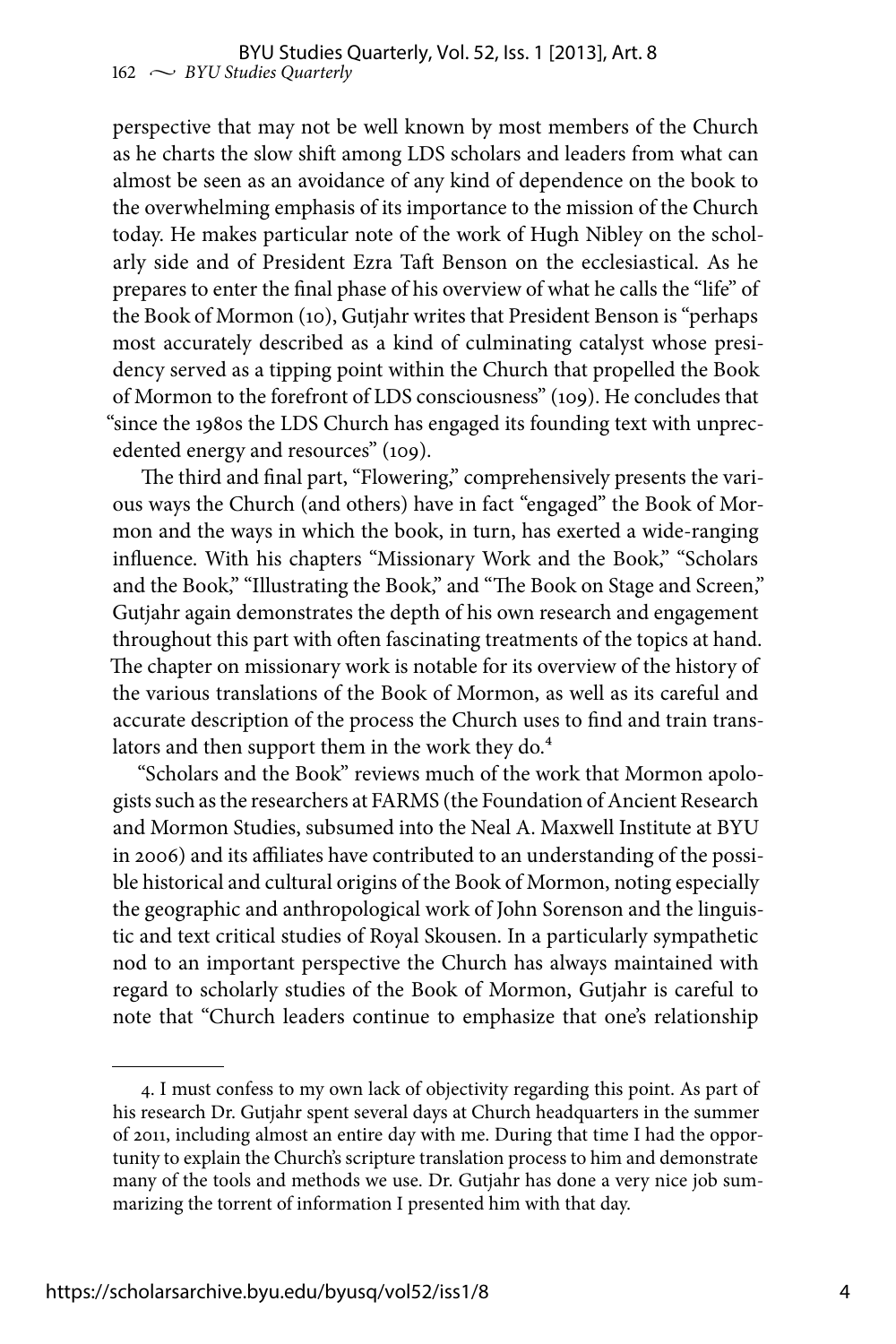to the *Book of Mormon* and the religious practice it engenders is based on personal revelatory confirmation and is primarily a matter of faith" (146).

Readers next get a look at the various ways artists have endeavored to portray the images and themes of the Book of Mormon throughout its history. Well-known works from painters such as Minerva Teichert and Arnold Friberg make an appearance, as well as important but obscure representations such as Michael Allred's comic book series, *The Golden Plates.* Here Gutjahr also provides interesting sociological commentary on the overtly Mesoamerican influence on much of Book of Mormon artwork and how that presentation continues to inform the way Church members think about the book, even while the Church itself now downplays overt connections.

The last chapter, "The Book on Screen and Stage," reviews the different attempts to portray Book of Mormon themes and images over the years through these mediums. Because most are not well known, even among members, the descriptions of movies based on the Book of Mormon is fascinating. Perhaps the most entertaining of these deals with Lester Park's 1931 independent film *Corianton: A Story of Unholy Love,* whose storyline is "based on a theatrical adaptation of an 1889 story published by B. H. Roberts" (180) and for which the Tabernacle Choir granted permission for use of its music. The rare stills Gutjahr located to illustrate his case provide fascinating context and are astoundingly graphic for a film from this era.

Gutjahr devotes his final pages to some of the major Book of Mormon pageants, "an art form that the LDS Church has kept alive since the early twentieth century" (188) and "an important part of Mormon culture" (189). He describes what is arguably the most famous of these, the Hill Cumorah Pageant, with a particularly poignant observation: "On the very hillside where Joseph reportedly first uncovered the golden plates, the Church has been able to recapture some of the dramatic magic of that discovery" (192). Gutjahr also includes here a short summary of the Broadway musical *The Book of Mormon.* Though arguably necessary for a thorough treatment of the subject at hand, by so doing he runs the risk of offending some LDS readers who may be jarred by the close juxtaposition of the Hill Cumorah pageant with a play most Latter-day Saints would consider blasphemous. The book concludes with two useful appendices: a descriptive chronology of significant English editions of the Book of Mormon and a comprehensive table of the translations of the Book of Mormon into other languages.

Despite all that is good about Gutjahr's book, there are some things slightly amiss that should be noted. The most serious of these has to do with the sources Gutjahr uses. Though the scholarship is generally solid, he does not make clear which of his sources are objective and which are negatively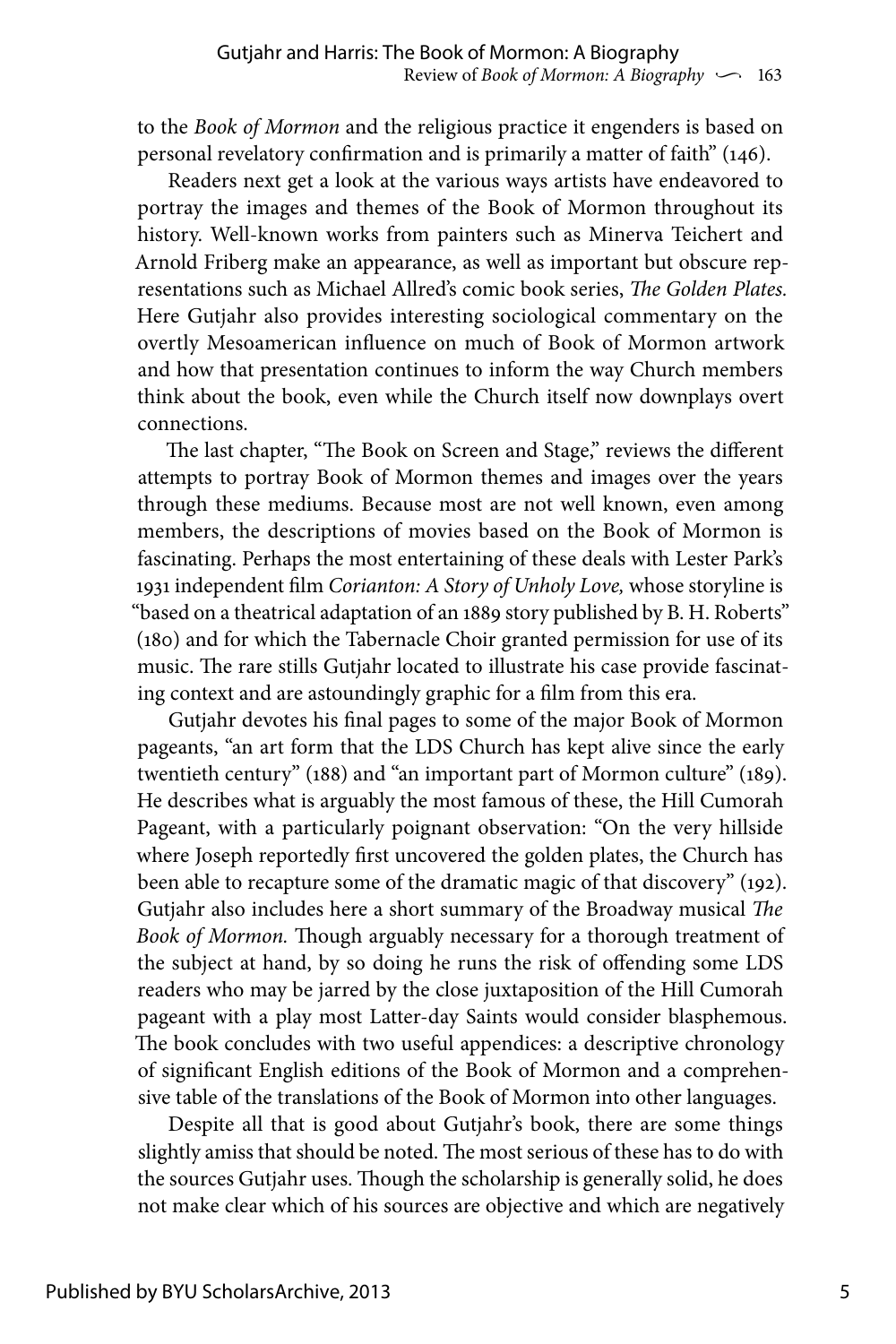biased (though that exercise itself might be seen as introducing bias into the treatments; still, LDS readers will recognize many of the sources as unsympathetic). For example, throughout his presentation of competing theories of Book of Mormon origins in "Holy Writ or Humbug?" (chapter 2), Gutjahr simply lists the theories and does not comment on the group presenting the theory. He discusses a 2008 study conducted by "a group of scholars at Stanford University led by Matthew L. Jockers" (50) that purported to produce evidence using "sophisticated linguistic computer modeling" (50) that Sidney Rigdon was the chief "author" of the Book of Mormon, yet does not cite the work done by Paul Fields and others published in the same journal as the Jockers study (the *Journal of Literary and Linguistic Computing,* January 2011 issue) that criticizes and largely refutes the conclusions of Jockers's group.<sup>5</sup> Other missteps include describing Joseph as the "selfproclaimed author" of the Book of Mormon (11), Joseph joining the Methodist church at about twelve years old (14), and Joseph giving details about the translation process that he in reality never gave  $(23-24)$ .

Less serious but still noteworthy, there are a number of ideas and turns of phrase that let LDS readers know that the author, though trying hard, still lacks a true community insider's view. For example, in describing Joseph's and Oliver's experience with John the Baptist during their translation work, Gutjahr notes that the angel told them that later they would be "ordained into a higher priesthood, which would allow them to baptize with the power of the Holy Ghost" (40). Not being familiar with the ordinance, he concatenates two distinct rites into one. A little later he describes the Book of Mormon as "Trinitarian in nature" (66) when numerous LDS theological treatises argue the Book of Mormon is in fact strongly anti-Trinitarian. As a final illustration, as he writes about the Corianton film described above, he notes that this episode made such good subject matter because otherwise "the stories that fill the *Book of Mormon* are almost entirely devoid of sex and romance" (182). Yet the story of the movie is liberally fabricated from a very short passage in the Book of Mormon that mentions Corianton's indiscretion with the "harlot Isabel" (Alma 39:3). Faithful readers generally do not perceive passages of the Book of Mormon as being particularly salacious.

Finally, Gutjahr misses the opportunity to describe other media, such as literature, that take the Book of Mormon as inspiration, perhaps most notably Orson Scott Card's Alvin Maker series (where Alvin is a thinly veiled

<sup>5.</sup> For more information, see http://llc.oxfordjournals.org/content/early/2011/ 01/18/llc.fqq029.abstract and http://www.deseretnews.com/article/700169259/FAIR -Wordprint-analysis-and-the-Book-of-Mormon.html?pg=all.